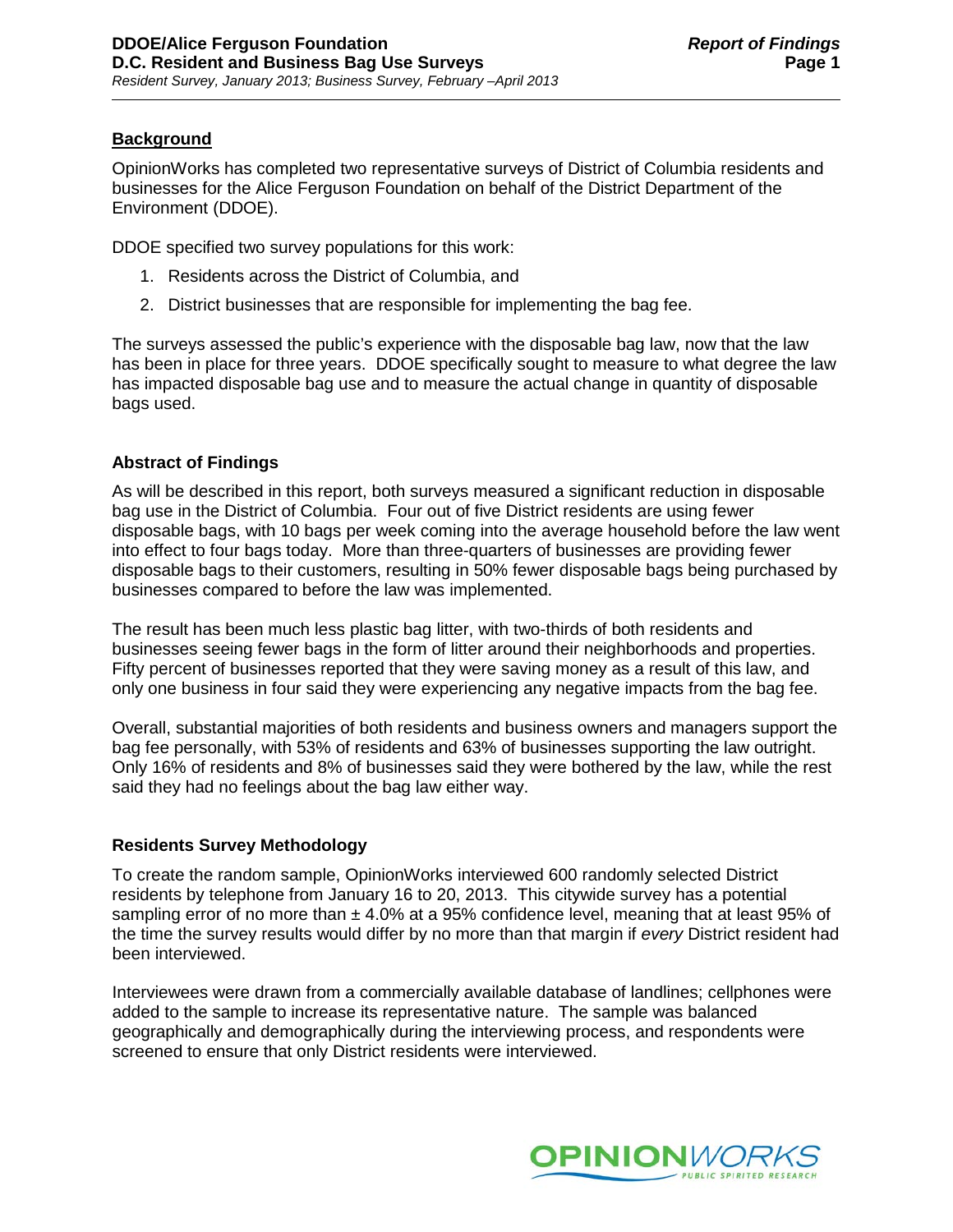Weights were applied to bring the population sample into strict compliance with the demographic makeup of the District of Columbia, as reflected in the latest estimates from the U.S. Census Bureau.

### **Business Survey Methodology**

A total of 177 District businesses were interviewed over an eight-week period from February 14 to April 9, 2013. Interviews were conducted face-to-face or by telephone. The Alice Ferguson Foundation played a major role in coordinating the foot canvas portion of this work. Personnel from the Alice Ferguson Foundation, the Anacostia Watershed Society, and OpinionWorks all conducted in-person interviews. To increase the sample size and the representativeness of the survey sample, OpinionWorks conducted additional interviews by telephone.

OpinionWorks began with a database, provided by the District Government, of businesses that are responsible for implementing the 5-cent disposable bag fee. Throughout the sampling process, the interviewing team sought a cross-section of businesses, so that there was good representation of all sectors.

Survey respondents were screened to ensure that their business had been in existence since 2009—before the law was enacted—so that they could provide a before-and-after perspective on their disposable bag use. They were also screened to ensure that they were aware of their obligation to implement the law.

Respondents were typically the business owners or managers. One-quarter (25%) were business owners, and 61% were managers, general managers, or presidents. The vast majority (73%) were independent businesses, rather than being part of a larger regional or national business.

Interviews were conducted in English, Spanish, Mandarin, and Korean. OpinionWorks employed English/Spanish bilingual interviewers, and the District Government provided interpreters for additional languages as needed.

The following narrative summarizes the findings from both the residents and business surveys.

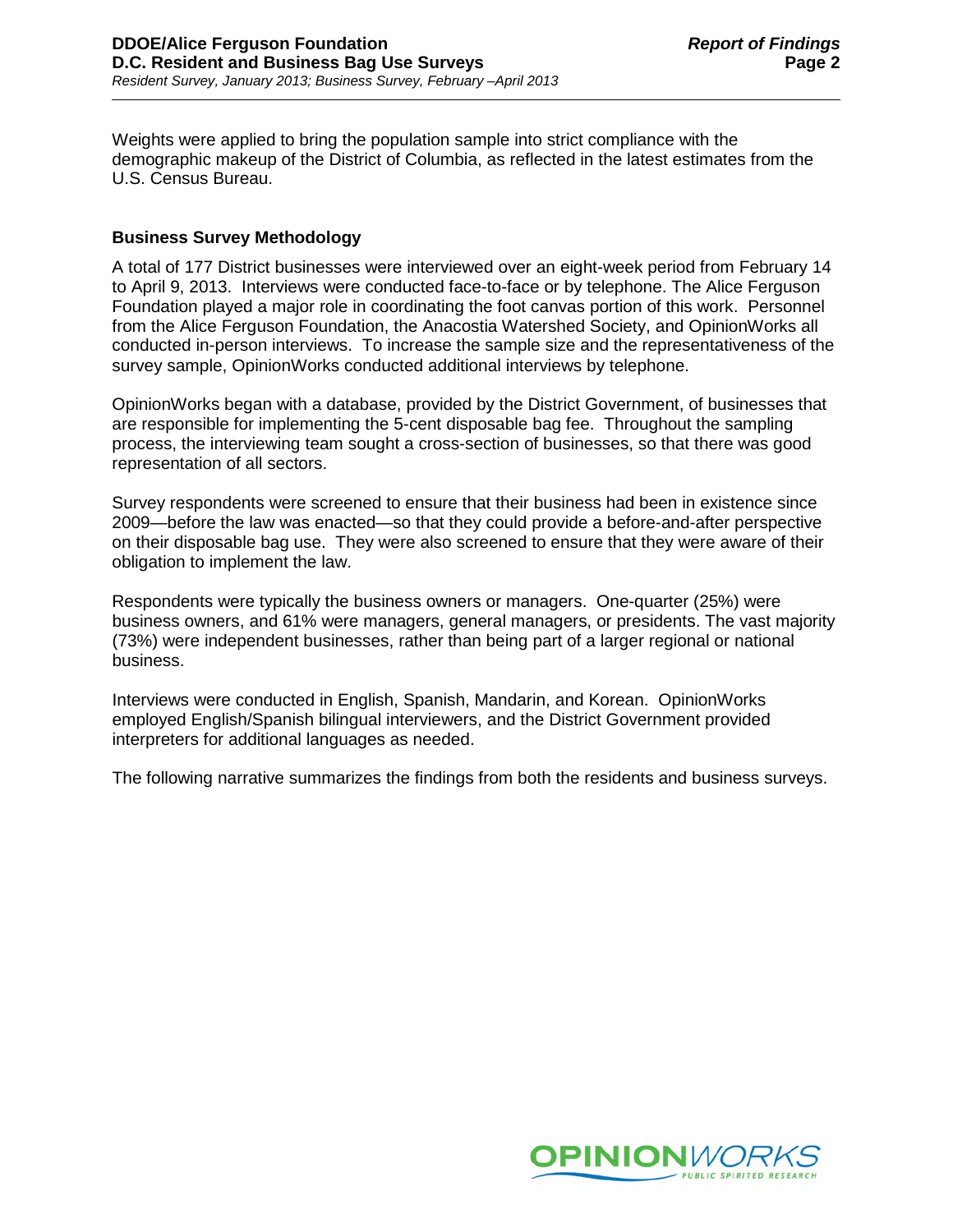### **Residents Survey Findings**

#### **Overview**

The residents survey documents strong public acceptance of the disposable bag law and an overwhelming reduction in bag use among District residents. There are several clear survey findings that demonstrate the impacts of the law. These are the most significant:

- $\triangleright$  Two-thirds of residents (67%) are seeing fewer littered plastic bags compared to three or four years ago.
- $\triangleright$  An overwhelming number of residents (80%) said they have reduced their usage of disposable bags since the law went into effect.
- $\triangleright$  On average, the median resident estimated that their household has moved from using ten disposable bags a week before the law to four bags a week in 2013.
- $\triangleright$  Four out of five residents (80%) are carrying reusable bags with them when they shop; 58% are carrying them "always" or "most of the time."
- $\triangleright$  A majority of residents (53%) support the disposable bag law, compared to only 16% who said they are "bothered" by it. Almost one-third (30%) said they have no feelings about the law either way.

### **Significant Reduction in Plastic Bag Litter**

Two-thirds (67%) of District residents said they are seeing fewer plastic bags in the form of litter today compared to three or four years ago. Only 7% are seeing more bags, and 21% said they are seeing about the same amount.





*"Compared to three or four years ago, are you seeing (randomize): [more, fewer, (or) about the same amount of] plastic bags as litter around D.C.?"* 

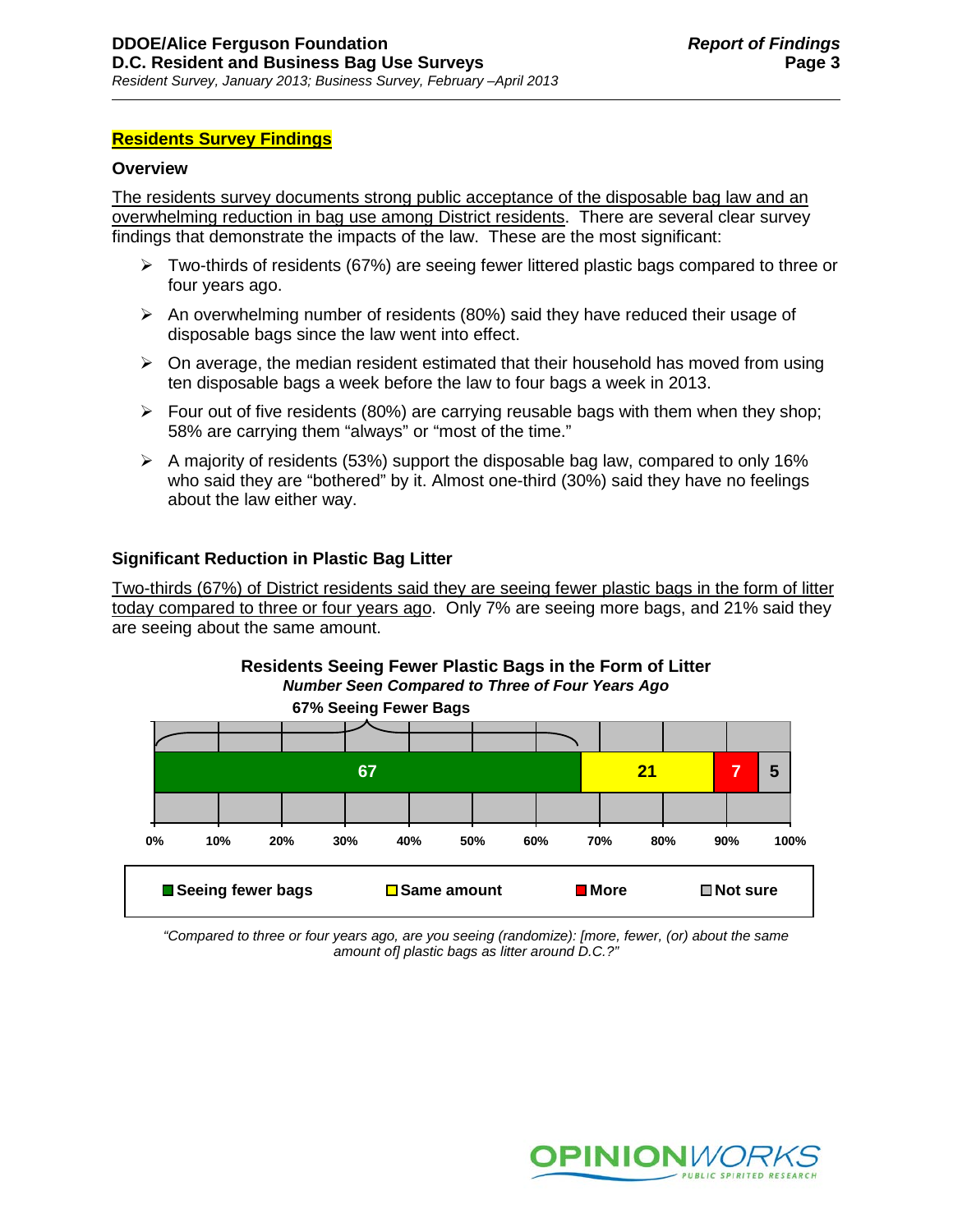The reduction in plastic bag litter is benefitting all parts of the District of Columbia. The percentage of residents who are seeing fewer plastic bags in the form of litter ranges from 57% in Ward 3 to 77% in Ward 1.

| Ward:        |            | $\bullet$ |     |     | 5   | 6   |     |     |
|--------------|------------|-----------|-----|-----|-----|-----|-----|-----|
| <b>Fewer</b> | <b>77%</b> | 72%       | 57% | 70% | 69% | 68% | 67% | 66% |
| Same         | 15%        | 20%       | 33% | 21% | 25% | 18% | 21% | 18% |
| More         | $*$ %      | 4%        | 2%  | 5%  | 3%  | 12% | 5%  | 12% |
| Not sure     | 8%         | 4%        | 8%  | 4%  | 3%  | 2%  | 6%  | 4%  |

#### **Trend in Plastic Bags as Litter by Ward**

The reduction of plastic bag litter is even more striking considering that during that same period residents have not seen any improvement in how free of trash their neighborhoods are *overall*. In fact, today the grades residents gave their neighborhoods were arguably *worse* than they were in 2010, as illustrated in the table below.

- When asked in 2010 to grade their neighborhoods for being "clean and free of trash," 21% of respondents gave their neighborhoods an "A" and 39% a "B," for a total of 60% giving a positive grade.
- In the 2013 survey, 19% of respondents gave their neighborhoods an "A" and 34% a "B," for a total of 53% giving a positive grade.
- Twelve percent of respondents graded their neighborhood a "D" or "F" in 2010, compared to 17% in 2013.

#### **Residents Grade Their Neighborhood for Being "Clean and Free of Trash"** *2010 vs. 2013*

|        |     |     | ---------- |     |    |          |
|--------|-----|-----|------------|-----|----|----------|
| Grade: |     | В   | ⌒          | D   |    | Not sure |
| 2013   | 19% | 34% | 29%        | 11% | 6% | 1%       |
| 2010*  | 21% | 39% | 28%        | 6%  | 6% | 1%       |

*\*Random telephone survey of 600 District residents conducted for DDOE by OpinionWorks, July 21–28, 2010*

*"…If I were to ask you to grade how clean and free of trash the streets, sidewalks, alleys, and parks in your own neighborhood are on an A to F scale where 'A' is best and 'F' is worst, what grade would you give?"*

# **Overwhelming Reduction in Disposable Bag Use**

The 5-cent disposable bag fee has resulted in a significant behavior change by District residents. An overwhelming 80% of residents said they have reduced their usage of disposable bags since the 5-cent fee was introduced in 2010. Only 19% said they have not reduced their bag usage.

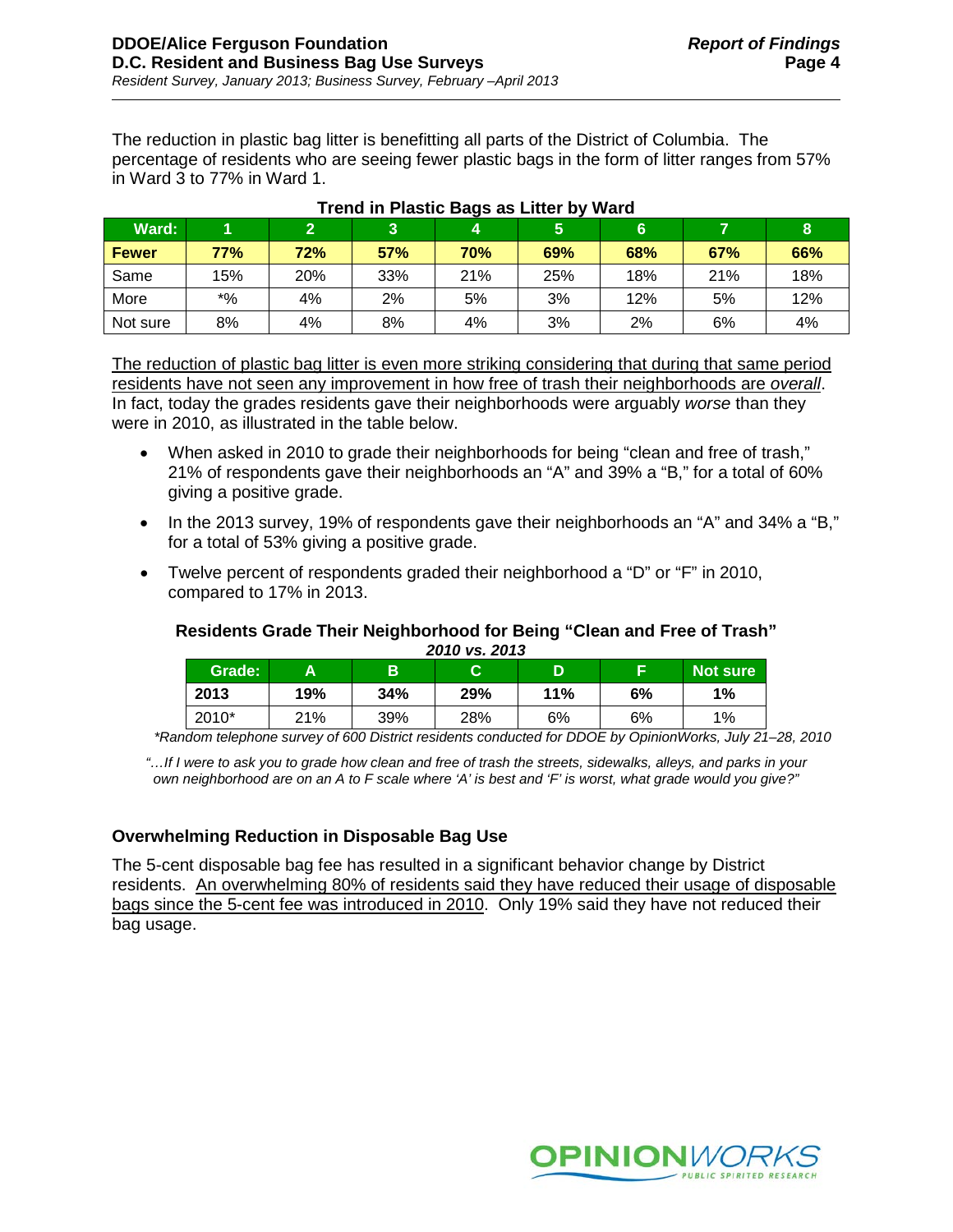

*"As you may recall, in 2010 D.C. introduced a new 5-cent fee on disposable bags at stores and carry-outs. Have you reduced your usage of disposable bags since the 5-cent bag fee was introduced in 2010?"*

This significant reduction is found in all parts of the District of Columbia and among all demographic groups. For example:

- 74% of African-American residents have reduced their bag use, as have 88% of white, 86% of Hispanic, 87% of Asian, and 91% of mixed-race residents.
- Residents of all ages are overwhelming likely to have reduced disposable bag use, though the reduction is slightly broader among younger residents, with 83% of those under age 50 reducing their bag use, compared to 75% of those over 50.

# **Quantifying the Reduction in Residents' Disposable Bag Use**

Residents estimated that their households have reduced their disposable bag use from ten bags to four bags per week since the law went into effect.

- On average, residents estimated that four disposable bags came into their household during the seven days prior to the survey.
- Almost one-quarter of residents (23%) said they used *no* disposable bags during those seven days.
- By contrast, residents estimated their bag usage at 10 bags per week before the law was introduced in 2010.
- Only 3% of residents said their household used *no* disposable bags prior to the implementation of the law.

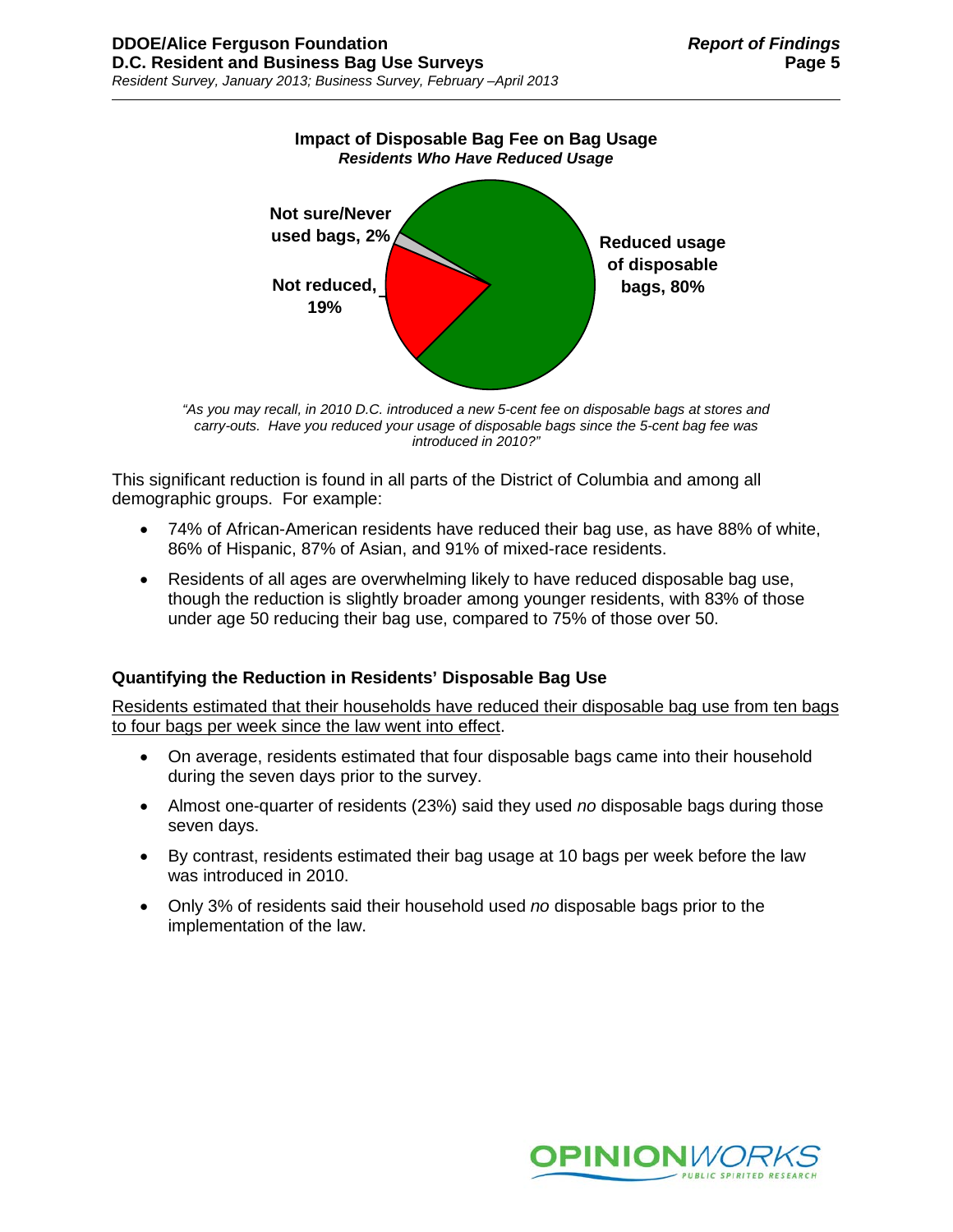| <b>Number of Bags</b> | <b>Typical Week</b><br><b>Before the Law</b> | "The Last Week"<br>(Jan. 2013) |
|-----------------------|----------------------------------------------|--------------------------------|
| 0                     | 3%                                           | 23%                            |
| 1                     | 2%                                           | 7%                             |
| 2                     | 5%                                           | 9%                             |
| $3-5$                 | 21%                                          | 25%                            |
| $6-9$                 | 11%                                          | 10%                            |
| $10 - 19$             | 30%                                          | 17%                            |
| $20+$                 | 20%                                          | 8%                             |
| Not sure              | 8%                                           | 1%                             |
| Mean                  | 14.51 bags                                   | 6.99 bags                      |
| <b>Median</b>         | 10 bags                                      | 4 bags                         |

#### **Residents' Estimates of Disposable Bag Usage** *Number of Bags Entering Household in Seven Days*

*"Before the 5-cent bag fee was introduced in 2010, about how many disposable bags came into your household from stores and carry-outs in a typical week?"*

*"If you were to think back over the last week, in other words the last seven days, and try to estimate the number of disposable bags that have come into your household from stores and carryout restaurants located in D.C., what number would you say?"*

During the seven days immediately preceding this survey, residents took more disposable bags from grocery stores than from other types of stores. The average (median) customer carried out one disposable grocery store bag and none from any of the other types of stores.

Expressing the average as a mean provides more differentiation, but it also gives greater weight to the small number of customers that use *many* disposable bags. As a mean, it is evident that grocery stores account for more than three times as many disposable bags used by residents, compared to the next largest purveyor of disposable bags, convenience stores.

| <b>Number of Bags</b> | <b>Grocery</b><br><b>Stores</b> | <b>Liquor</b><br><b>Stores</b>                | ייוני נייש<br><b>Convenience</b><br>Stores <sup>1</sup> | <b>Department</b><br><b>Stores</b> |
|-----------------------|---------------------------------|-----------------------------------------------|---------------------------------------------------------|------------------------------------|
| Zero <sup>2</sup>     | 45%                             | 86%                                           | 61%                                                     | 80%                                |
|                       | 5%                              | 4%                                            | 12%                                                     | 5%                                 |
| 2                     | 10%                             | 4%                                            | 11%                                                     | 3%                                 |
| $3-5$                 | 17%                             | 4%                                            | 11%                                                     | 7%                                 |
| $6-9$                 | 7%                              | $\boldsymbol{*}$ %                            | 1%                                                      | 2%                                 |
| $10 - 19$             | 11%                             | $\boldsymbol{^{*0}}\!\mathstrut_{\mathbf{0}}$ | 2%                                                      | 2%                                 |
| $20+$                 | 4%                              | $*9/6$                                        | 1%                                                      | 1%                                 |
| Not sure $\sqrt{2}$   | 1%                              | 1%                                            | 1%                                                      | 1%                                 |
| Mean                  | 4.28                            | 0.44                                          | 1.32                                                    | 0.93                               |
| <b>Median</b>         | 1                               | 0                                             | 0                                                       | 0                                  |

### **Residents' Use of Disposable Bags by Type of Business**

*"I would like to ask about some specific types of stores located in D.C. Again, just give me your best guess. Over the last seven days, how many disposable bags have you gotten from…?"*

<sup>1</sup> Convenience stores or pharmacies like CVS and Rite Aid"<br> $27$ be 22% who said in a prior question that they use no begu

 $2$ The 23% who said in a prior question that they use no bags at all, and the 1% who said they were not sure about their bag use were not asked this question. They were automatically coded as zero or not sure, respectively, in the table above.

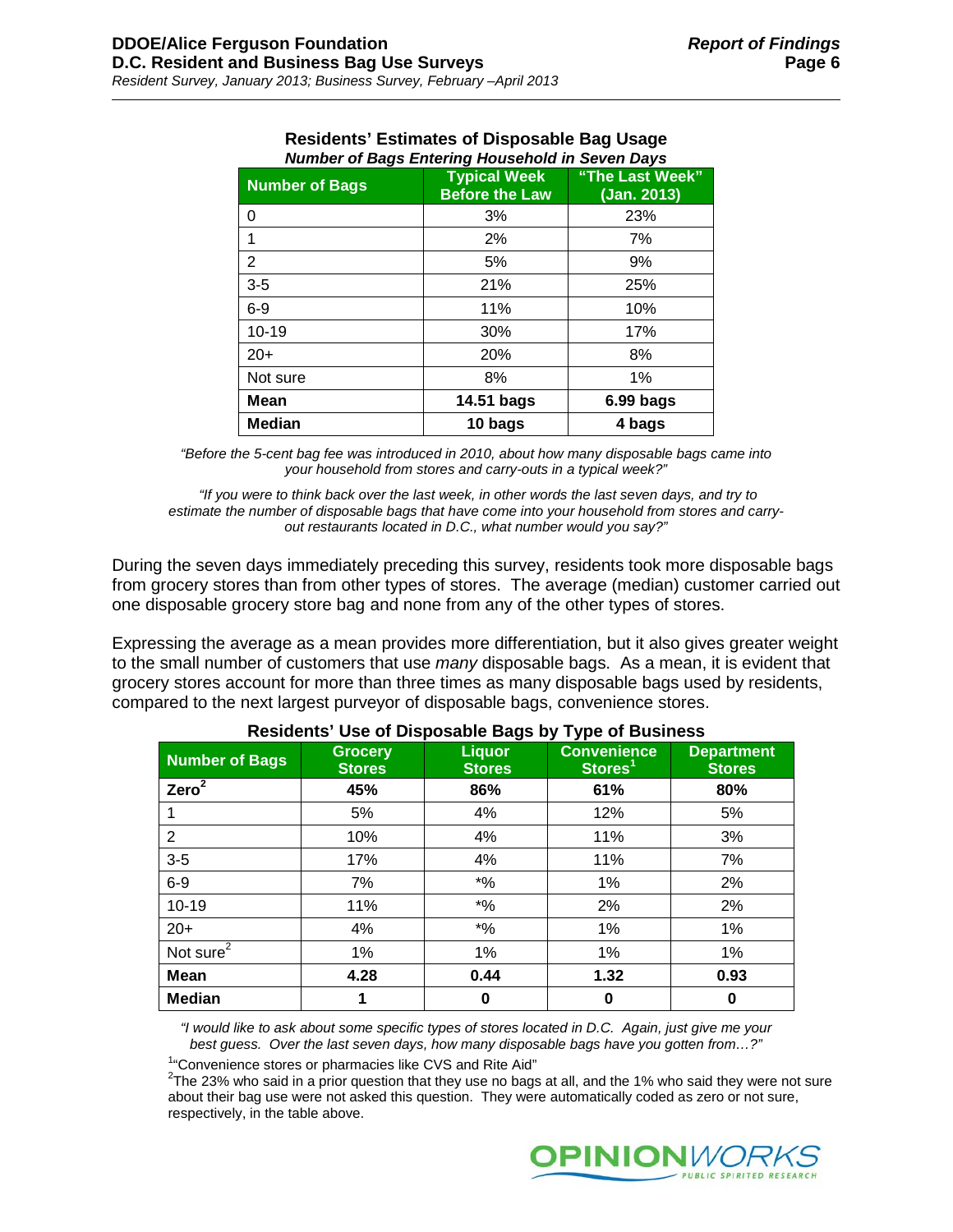Continued or additional enforcement of the bag law may be required. Sixty-six percent (66%) of residents said they were always charged the 5-cent fee when they got a disposable bag from "grocery, liquor, convenience, pharmacy, and department stores." But one resident in four (23%) said they were *only sometimes* charged the 5-cent fee. A handful of others said they never used disposable bags or were not sure.

# **Widespread Use of Reusable Bags**

Four out of five residents (79%) said they carry reusable bags with them when they shop. Of this 79%, 24% said they "always" carry reusable bags, 34% carry them "most of the time," and 21% "some of the time." Only 20% "seldom" or "never" carry reusable bags.



*"Are you bringing reusable bags with you when you shop always, most of the time, some of the time, seldom, or never?"* 

Bringing reusable bags is by far the leading way residents avoid paying the disposable bag fee. While 61% said they bring reusable bags to avoid the fee, another 16% said they usually carry out their purchases without a bag. Fifteen percent said they simply do not try to avoid the fee.

Residents said that the greatest reason they continue to use disposable bags is forgetting to bring bags with them when they shop. Almost half (48%) of residents who had used at least one disposable bag in the prior week said that was the reason. The other reasons followed well behind and are described in these basic categories:

- Convenience and self-described "laziness;"
- Impromptu and unplanned shopping;
- Reusing the disposable bags at home as trash bags or to pick up pet waste;
- A concern that reusable bags are not sanitary or would become contaminated by spilled or greasy food; and
- A handful who volunteered that they were not being charged for disposable bags.

By a large margin, residents reuse or recycle their disposable bags, rather than throwing them away. Nearly two-thirds (63%) said they usually reuse their disposable bags, and 26% said they usually recycle them. Only one in ten (10%) said they typically throw the bags away.

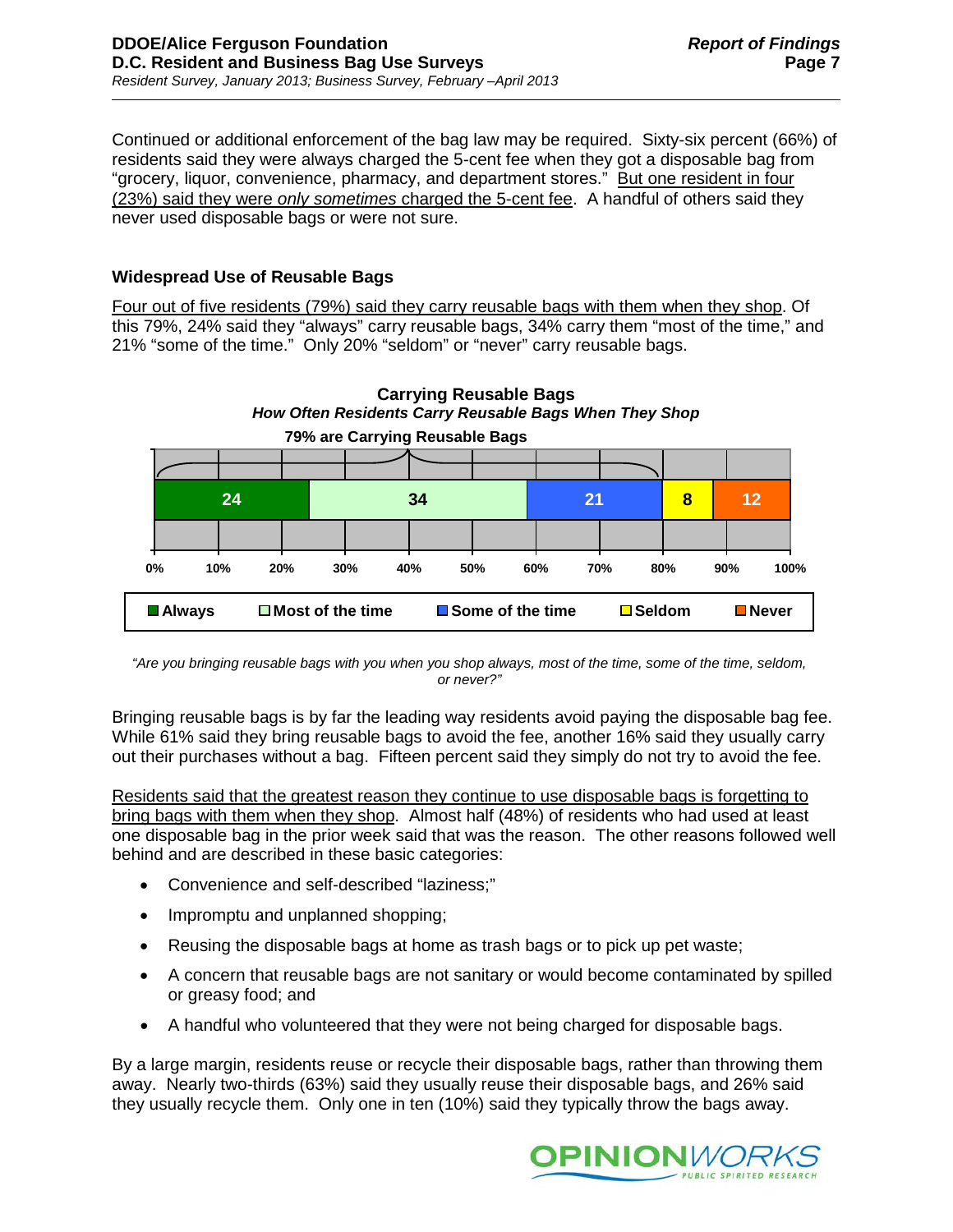Most residents (78%) do not shop outside the District of Columbia to avoid the bag fee. Twelve percent said they shop outside the District "often" to avoid the fee, and 9% said they do that "occasionally."

# **Strong Public Support for the Fee**

A majority of residents (53%) support the disposable bag law, while only 16% said they are "bothered by the law." Thirty percent of residents said they have "no feelings about it either way."



*"Do you support the law, are you bothered by the law, or do you have no feelings about it either way?"*

Opposition to the law is very low across the District of Columbia. The number who are "bothered" does not exceed 23% in any ward of the city. Outright support reaches past 70% in Wards 2 and 3.

|                 | <b>Support for the Day Law by Ward</b> |     |             |       |     |       |     |     |
|-----------------|----------------------------------------|-----|-------------|-------|-----|-------|-----|-----|
| Ward:           |                                        |     | 3           | Z.    | 5   | 6     |     | 8   |
| Support         | 60%                                    | 76% | 72%         | 59%   | 54% | 54%   | 35% | 34% |
| No feelings     | 21%                                    | 15% | 18%         | 24%   | 26% | 24%   | 43% | 46% |
| <b>Bothered</b> | 17%                                    | 7%  | 10%         | 17%   | 17% | 23%   | 20% | 16% |
| Not sure        | 2%                                     | 2%  | $^{\ast}$ % | $*$ % | 3%  | $*$ % | 2%  | 4%  |

### **Support for the Bag Law by Ward**

# **Understanding the Purpose of the Law**

A majority of residents understand the bag law to be an agent of behavior change. When asked to choose its main purpose from a short list, 51% said the law was intended "to encourage people to use fewer disposable bags." A smaller number (38%) see the main purpose as raising funds, whether general revenue, or for a specific purpose.

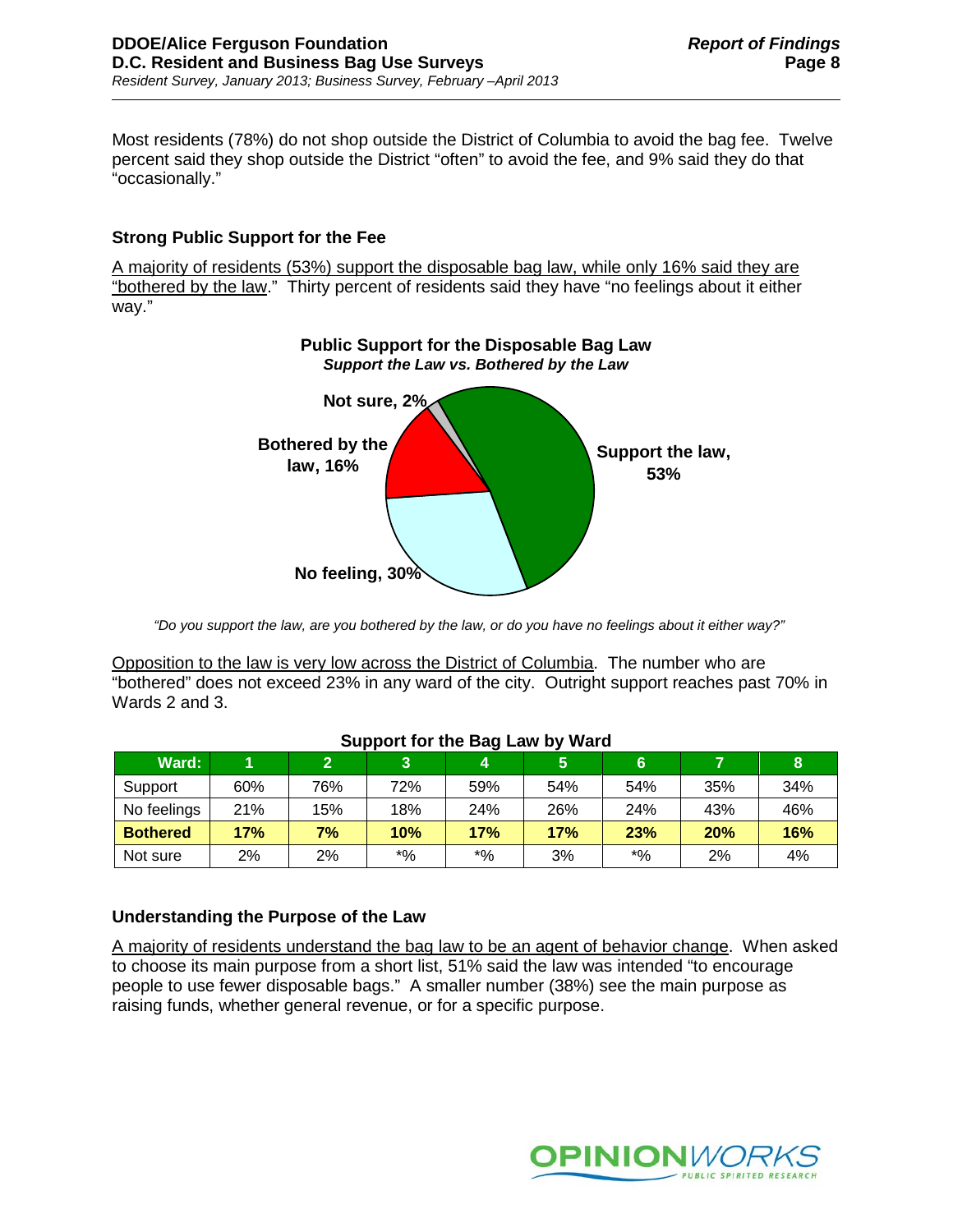| Main Purpose of the Law as Understood by Residents |     |
|----------------------------------------------------|-----|
| To encourage people to use fewer disposable bags   | 51% |
| To raise general revenue for the D.C. Government   | 23% |
| To raise money for a specific purpose              | 15% |
| Or something else                                  | 8%  |
| All of those purposes (Not read)                   | 2%  |
| Not sure                                           | 6%  |

# **Main Purpose of the Law as Understood by Residents**

*"Which of these do you think is the main purpose of the law?" (Read list.)*

Of the 8% who said the purpose was "something else," most identified an environmental goal, or Anacostia River restoration specifically.

Directly asked in an open-ended question whether they could name "any specific purpose for the money collected from the fee," 35% volunteered a purpose specifically related to the Anacostia River, water protection, or a more general environmental benefit. Fewer than 4% mentioned other possible purposes, such as education funding.

But 61% could not think of any specific purpose for the bag fee money, or said there was no dedicated purpose. These results suggest the need for greater investment in public education to explain the purpose of the collected funds.

By way of context, District residents see the health of the water in the Anacostia River as poor. A near-majority of 47% gave the Anacostia's waters a grade of "D" or "F" for health.

### **Grading the Anacostia River**

| Grade: |    |    |     | ∍<br>е | -   | Not sure |
|--------|----|----|-----|--------|-----|----------|
|        | 2% | 7% | 25% | 23%    | 24% | 19%      |

*"On that same A to F scale, how would you grade the health of the water in the Anacostia River?"*

If there is good news, it is found in the perceived trendline of water health. Four times as many residents see the Anacostia's waters as "getting better" instead of "getting worse" (31% to 8%), while 37% see no change. Such positive perceptions are key to engaging residents in the continued work of improving the health of local waters.

# **Perceived Trend in Anacostia River Health**

|                         |  | 31  |     |                               |     | 37                     |     | 8   |     | 23                 |  |      |
|-------------------------|--|-----|-----|-------------------------------|-----|------------------------|-----|-----|-----|--------------------|--|------|
|                         |  |     |     |                               |     |                        |     |     |     |                    |  |      |
| 0%                      |  | 10% | 20% | 30%                           | 40% | 50%                    | 60% | 70% | 80% | 90%                |  | 100% |
| <b>■ Getting Better</b> |  |     |     | $\Box$ Staying about the Same |     | <b>■ Getting Worse</b> |     |     |     | $\square$ Not sure |  |      |

*"Is the health of the water in the Anacostia River generally (randomize): [getting better, getting worse, (or) staying about the same]?"* 

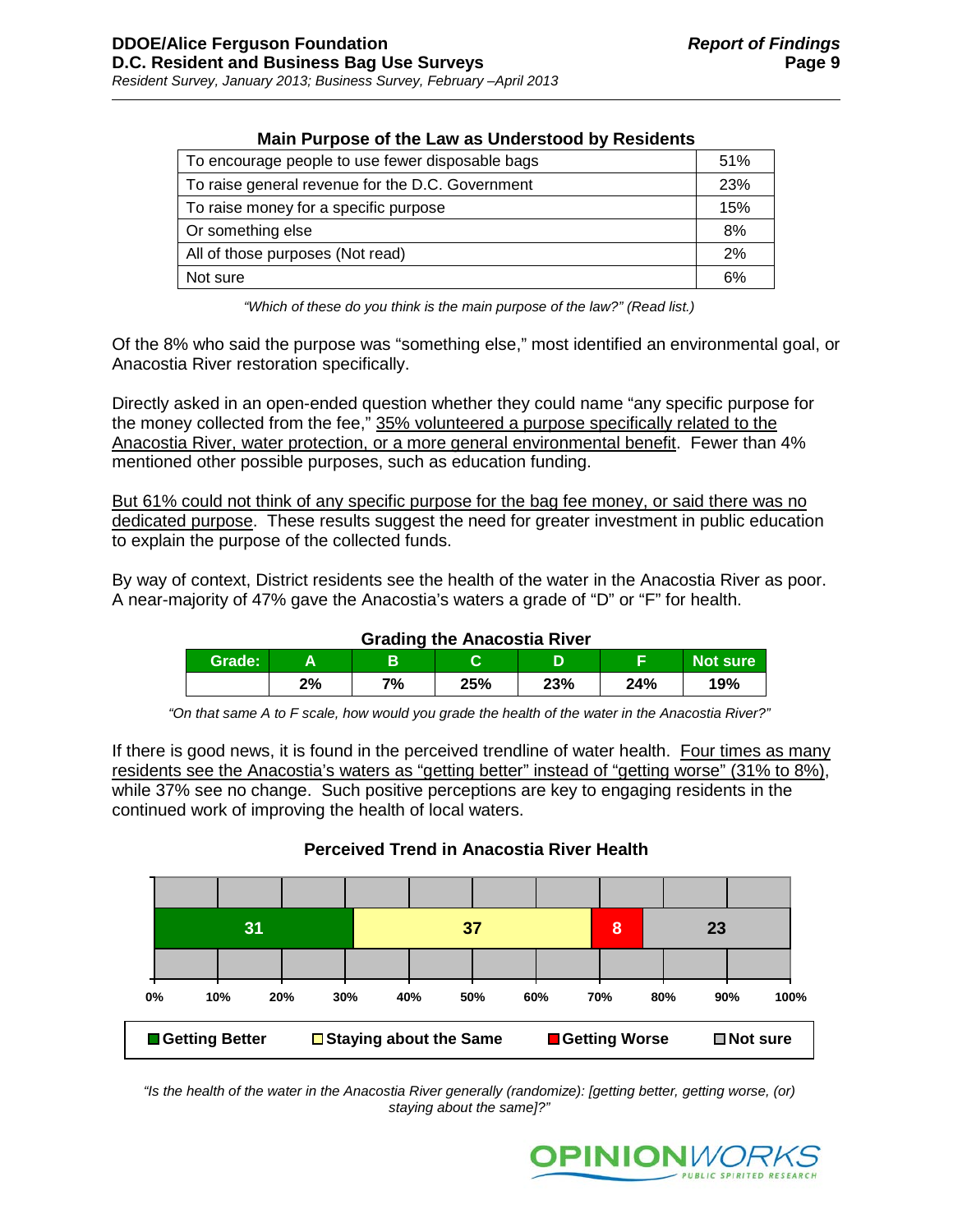### **Business Survey Findings**

#### **Overview**

This survey of District of Columbia businesses identifies a significant reduction in disposable bag use, validating the core findings of the survey of residents.

Businesses report a 50% reduction in bag use on average (median). As many as four out of five businesses reported fewer bags provided to customers. Businesses also reported a 40% increase in the number of customers bringing their own reusable bags when they shop.

The survey indicates that customer acceptance of the law is growing. Though many business owners and managers report customer annoyance and complaints, customers appear to have adjusted by bringing their own bags in much greater numbers, and many business owners report that customers' attitudes are improving.

The primary type of help businesses most want from the District Government in implementing this law is greater public education on the purposes of the law and the positive environmental outcomes resulting from the money collected.

For their own part, business owners and managers are personally supportive of the law by a very large margin.

### **Significantly Less Plastic Bag Litter**

Business owners and managers are consistently seeing fewer plastic bags in the form of litter compared to "three or four years ago." An overwhelming 68% of businesses are seeing fewer plastic bags found as litter around their businesses, compared to only 4% who are seeing more. One-quarter (24%) see no difference, and 5% are not sure.





*"Compared to three or four years ago, are you seeing (randomize): [more, fewer, (or) about the same amount of] plastic bags found as litter around your business?"*

Business owners and managers gave a fairly positive grade to how clean and free of trash they find the streets, sidewalks, and alleys immediately surrounding their businesses. Nearly twothirds (63%) gave a grade of "A" or "B" on the traditional "A" to "F" scale.

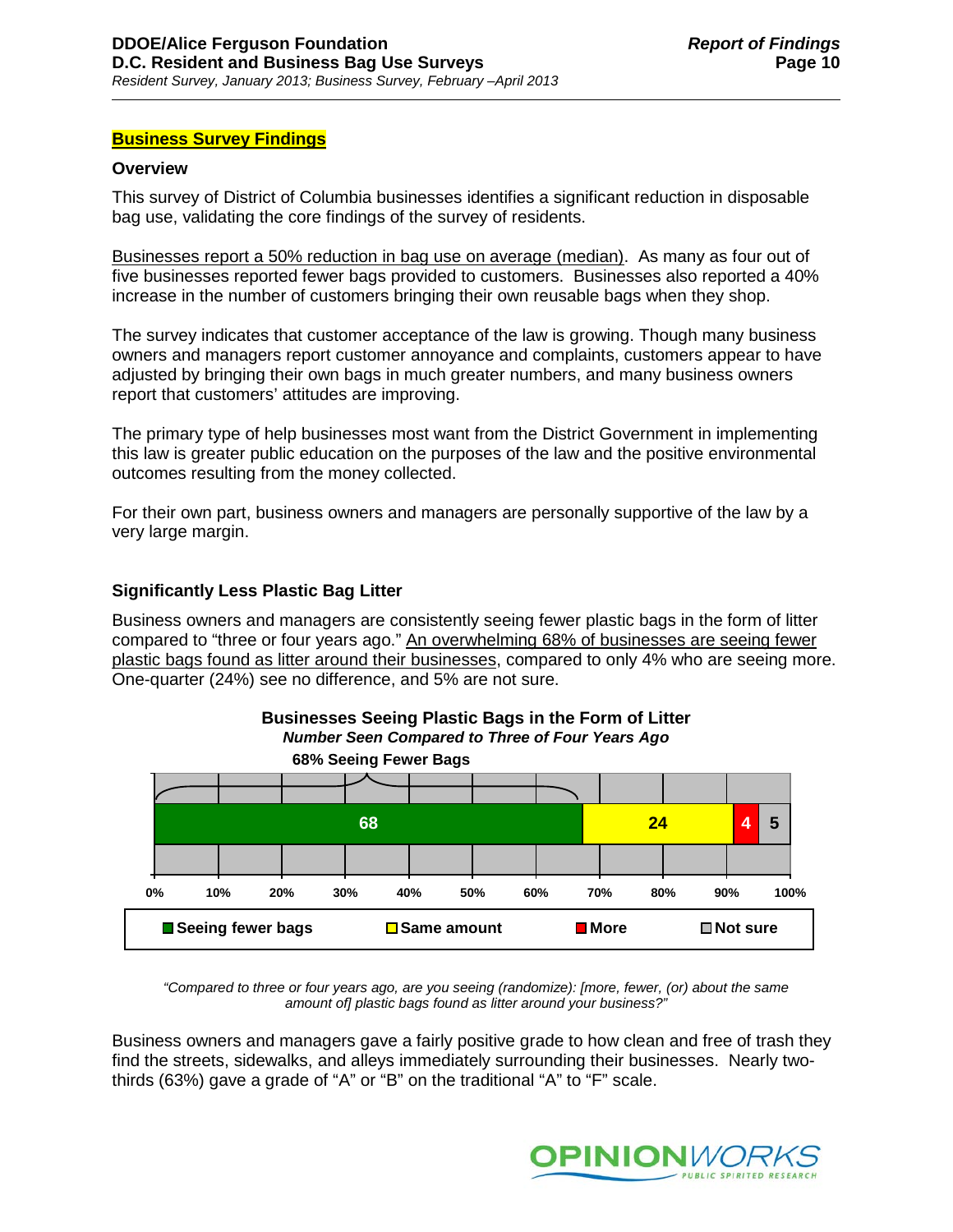By comparison, on the residents survey a smaller 53% gave their neighborhood a grade of "A" or "B."

#### **Business Grade Their Surroundings for Being "Clean and Free of Trash"** *Businesses vs. Residents*

| Grade:            | А   | в   | ⌒   |     |    | <b>Not sure</b> |
|-------------------|-----|-----|-----|-----|----|-----------------|
| <b>Businesses</b> | 18% | 45% | 20% | 7%  | 9% | *%              |
| Residents         | 19% | 34% | 29% | 11% | 6% | 1%              |

*"Students are often given the grades of A, B, C, D, or Fail. If I were to ask you to grade how clean and free of trash are the streets, sidewalks, and alleys in the area immediately surrounding your business, using an A to F scale where 'A' is best and 'F' is worst, what grade would you give?"*

# **Businesses Providing Fewer Disposable Bags**

An overwhelming majority of District businesses said they have given out fewer disposable bags since the bag law went into effect. The survey measured both the reduction in disposable bags given to the *average* customer, and the *overall* number of disposable bags used by the business. The two measures provided similar results.

By their own assessment, four out of five businesses (79%) have reduced the number of disposable bags they provide to the *average customer* since the bag fee was introduced in 2010. Only 17% said they have not reduced the number of bags they provide to the average customer.





*"Has your business reduced the number of disposable bags you provide the average customer since the 5 cent bag fee was introduced in 2010?"*

Similarly, 76% of businesses are using fewer disposable bags *overall* since the law went into effect. This result is true despite the fact that nearly two-thirds (63%) of owners and managers said their businesses are at least as large as in 2009 or have grown since then.

Only 3% of businesses are using more bags than before the law went into effect. Meanwhile, 19% of businesses said they are using about the same number of disposable bags.

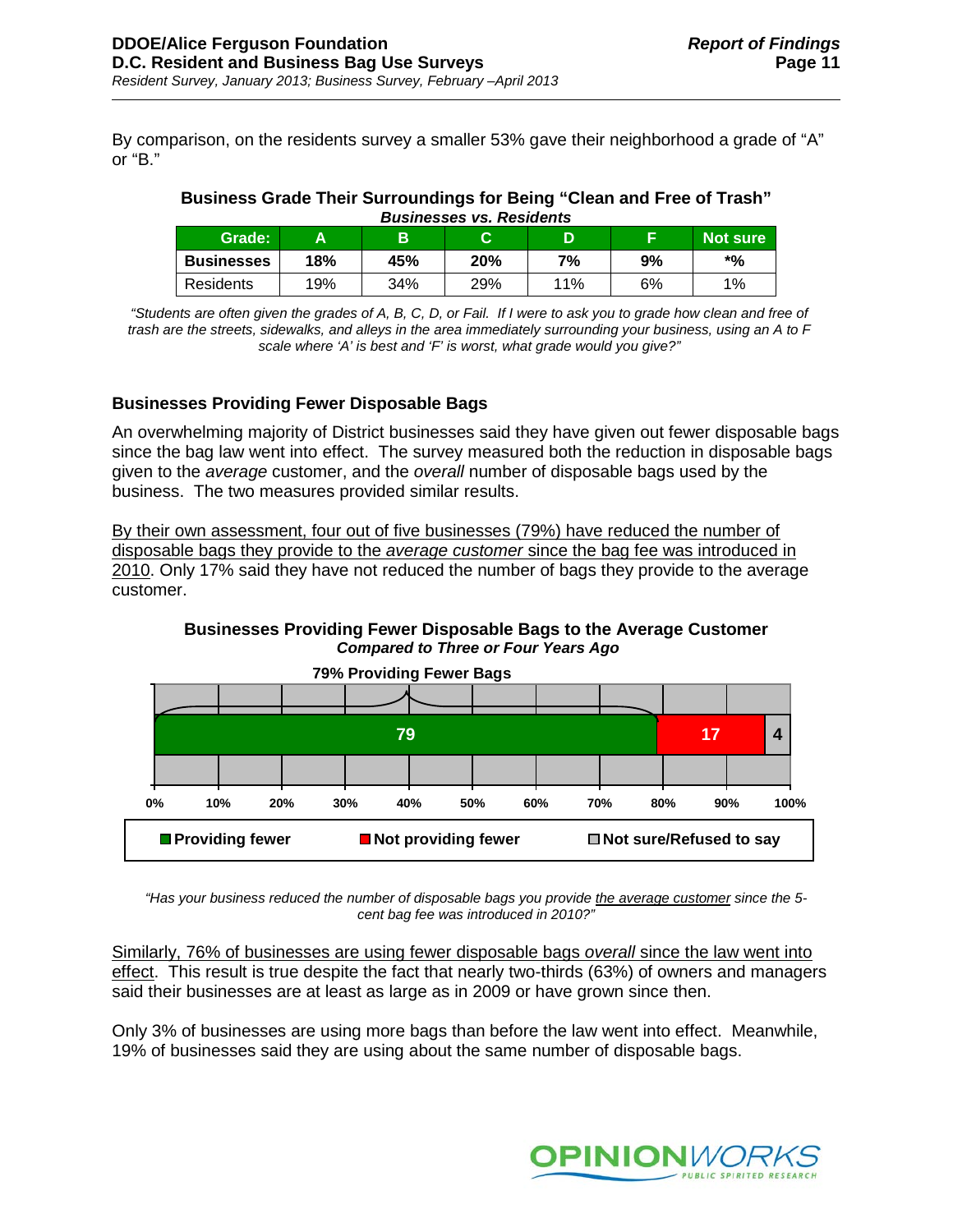

*"What about your total usage of disposable bags as a business since the law went into effect in 2010? Is your business using fewer disposable bags overall, more bags, or about the same amount?"*

### **Quantifying the Decrease in Disposable Bags**

A key goal of this survey was to quantify the change in disposable bags provided to customers by District businesses. On the business survey, this was accomplished in two ways:

- 1. By asking the businesses to estimate in percentage terms the overall change in the quantity of disposable bags they are providing; and
- 2. By asking businesses to provide the hard number of bags, cases of bags, or dollars spent on bags both before and after the law went into effect, and calculating the change.

When asked to estimate the percentage change in bags provided since the law went into effect, District businesses estimate their average (median) reduction as 35%.

| <b>Median</b> | <b>35% reduction</b> |
|---------------|----------------------|
| <b>Mean</b>   | 40% reduction        |
| 75-100%       | 11%                  |
| 50-75%        | 12%                  |
| 26-50%        | 44%                  |
| 10-25%        | 26%                  |
| Less than 10% | 6%                   |

| <b>Estimated Reduction in Providing Customers with Disposable Bags</b> |  |
|------------------------------------------------------------------------|--|
| As Estimated by Business Owners/Managers                               |  |

*"In percentage terms, how much of a reduction has there been in the number of disposable bags--or cases of bags--you provide customers since the law went into effect?"* 

*(If necessary): "Just give me your best guess."*

More accurately, when asked in raw numbers to report their bag usage—in numbers of bags or cases of bags purchased, or dollars spent—both before and after the law, the average (median) reduction in overall bag use businesses report is 50%. The distribution of responses is detailed in the table below.

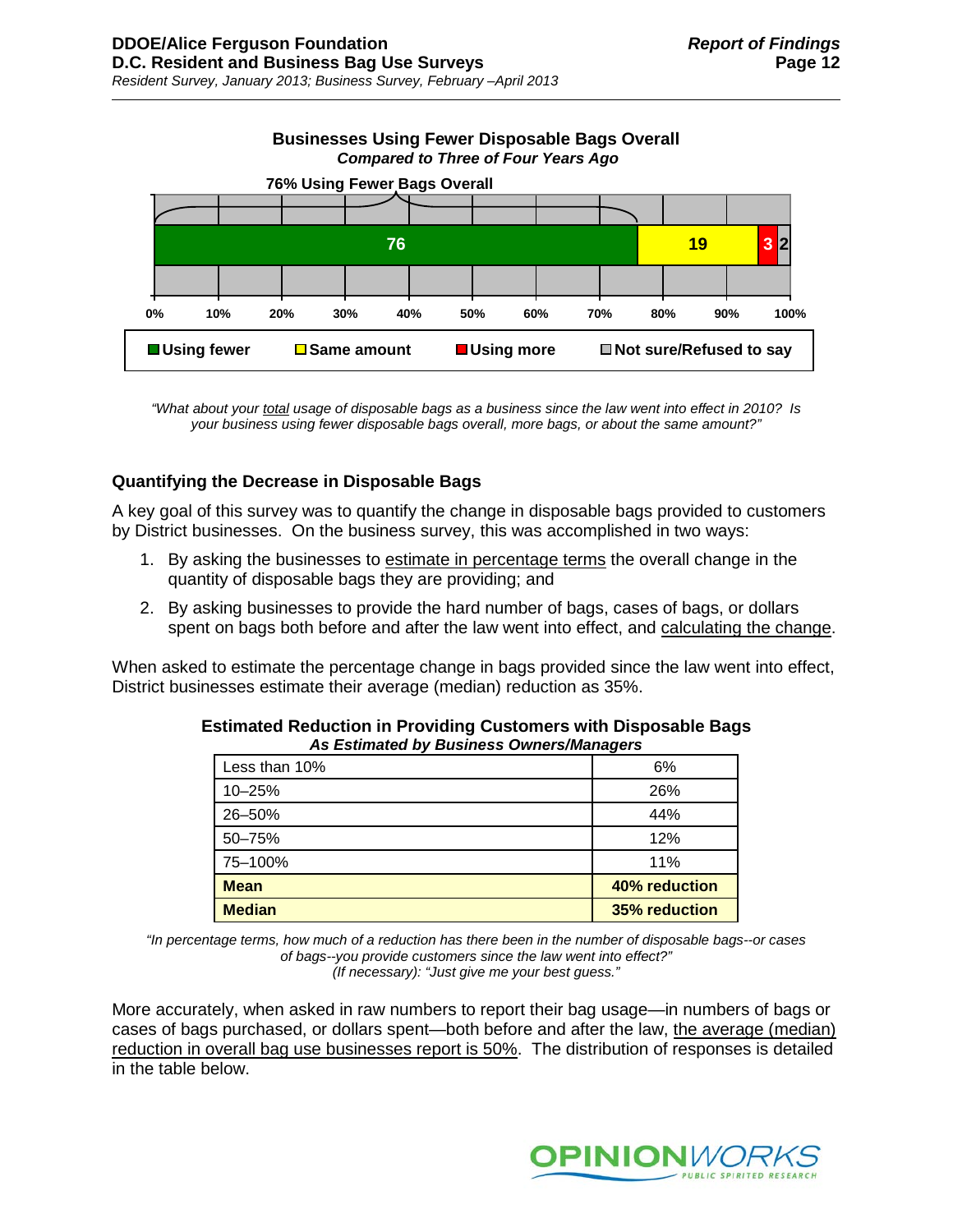| <b>Median</b>     | 50% reduction |
|-------------------|---------------|
| <b>Mean</b>       | 47% reduction |
| Increase          | 2%            |
| No change         | 6%            |
| 1-10% reduction   | $*9/6$        |
| 11-20% reduction  | 2%            |
| 21-30% reduction  | 6%            |
| 31-40% reduction  | 17%           |
| 41-50% reduction  | 32%           |
| 51-60% reduction  | 12%           |
| 61-70% reduction  | 9%            |
| 71-80% reduction  | 11%           |
| 81-90% reduction  | 3%            |
| 91-100% reduction | 1%            |

#### **Actual Reduction in Disposable Bag Purchasing by Businesses** *Computed Percentage Based on Hard Estimates of Quantity of Bags Purchased*

*"How many disposable bags are you buying for your business in a typical month today, whether that is the total number of bags, the number of cases of bags you order, or the amount your business spends on disposable bags?"*

*"Using the same type of measurement, in other words (fill in appropriate measure based on prior question): {number of bags/cases of bags/dollars spent on bags}, how many disposable bags were you buying for your business in a typical month before the bag law went into effect three years ago?*

# **Customer Reaction**

When asked in an open-ended way to describe the reaction of their customers to the law, 40% described negative reactions, such as customer complaints and annoyance.

Thirty percent (30%) said the reaction is generally positive, with about half of those overtly positive, and the other half said the customer reaction was negative at first but has become more positive over time. Seventeen percent (17%) said the reaction has been mixed.

#### **Customer Reaction to the Bag Law** *Business Owner/Manager Assessment*

| <b>Negative Reactions:</b><br>Customers have a strong negative reaction, or I have lost business  13% |  |
|-------------------------------------------------------------------------------------------------------|--|
| <b>Positive Reactions:</b>                                                                            |  |
|                                                                                                       |  |
|                                                                                                       |  |

*"What has been the reaction of your customers?" (Open-ended)*

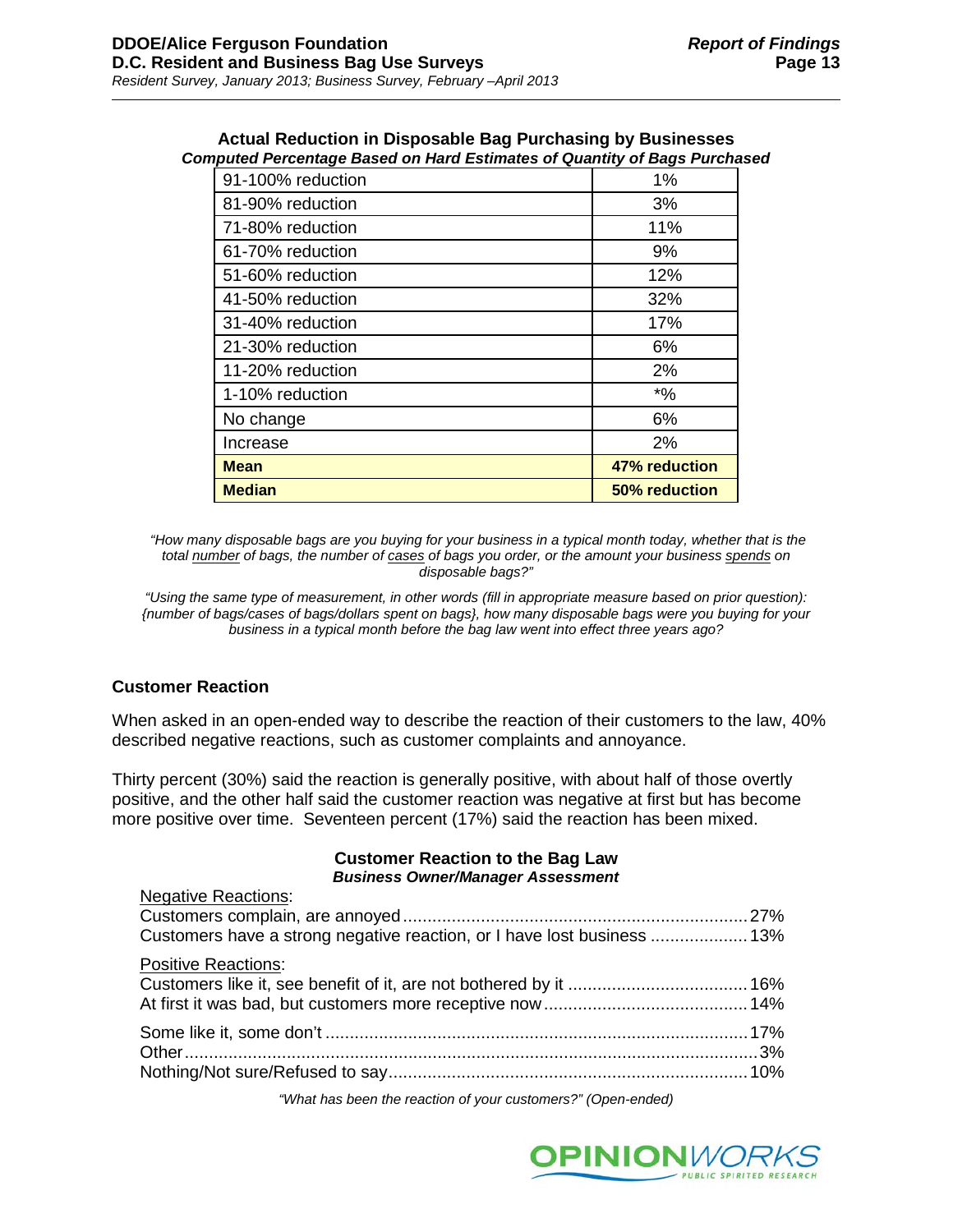Meanwhile, businesses reported a dramatic increase in the number of reusable bags customers are bringing with them when they shop. Three-quarters (74%) said they have seen an increase in the number of customers bringing their own bags.



*"Since 2010, have you seen an increase in the number of customers who are bringing their own bags with them when they shop?"*

When asked to estimate the percentage of customers who bring their own bags today and before the law was implemented, business owners and managers reported a large increase overall, as enumerated in the table below. Averaging their responses, 5% of customers were bringing their own bags before the law, compared to 26% today, as estimated by business owners and managers.

| Estimated by Business Owners/Managers                                   |                                            |                                 |  |
|-------------------------------------------------------------------------|--------------------------------------------|---------------------------------|--|
|                                                                         | <b>Percentage</b><br><b>Before the Law</b> | <b>Percentage</b><br><b>Now</b> |  |
| 75% or more                                                             | $^{\ast}$ %                                | 9%                              |  |
| 50-74%                                                                  | 1%                                         | 11%                             |  |
| 25-49%                                                                  | 4%                                         | 18%                             |  |
| $1 - 24%$                                                               | 37%                                        | 44%                             |  |
| 0%                                                                      | 49%                                        | 13%                             |  |
| Not sure                                                                | 9%                                         | 5%                              |  |
| <b>Mean</b>                                                             | 5%                                         | 26%                             |  |
| Percentage reporting at least some customers<br>bringing their own bags | 42%                                        | 82%                             |  |

### **Customers Bringing Their Own Bags** *Estimated by Business Owners/Managers*

*"Can you estimate the percentage of customers that were bringing their own bags before the law went into effect and the percentage that are bringing them now?"*

Overall, 42% of businesses estimated that some of their customers brought their own bags before the law went into effect, while 82% of businesses estimated that some of their customers were bringing their own bags three years later—a 40% increase. (Recall that a similar 79% of residents said they were carrying reusable bags at least some of the time in 2013.)

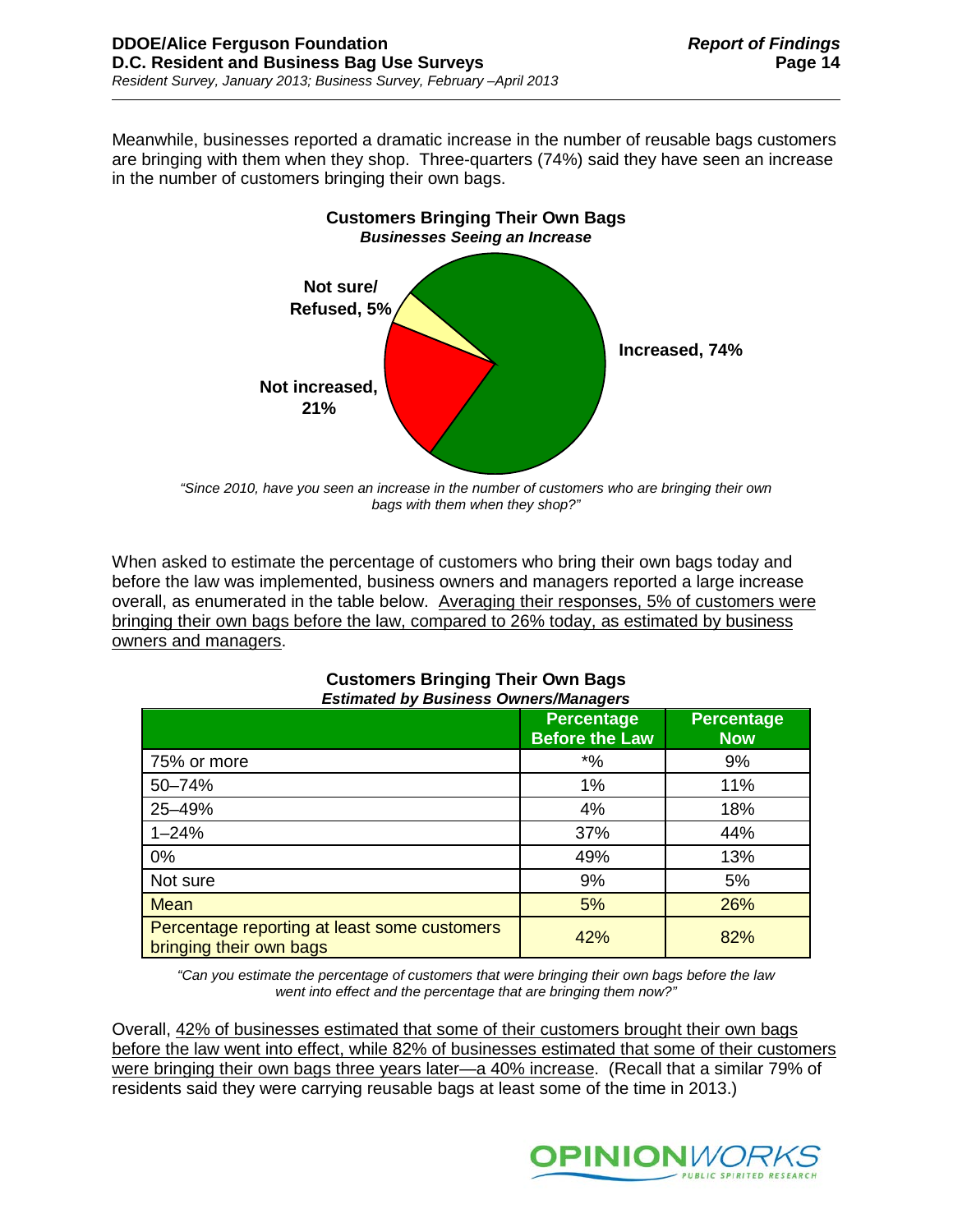### **Impact on Businesses**

One-half (50%) of business owners and managers said they have saved money by buying fewer bags for their customers or by keeping a portion of the 5-cent fee, compared to 40% who said they have not saved money.



*"Have you found that your business has saved money by buying fewer bags for your customers, or through keeping a portion of the 5-cent fee?"*

More than two-thirds (69%) of business owners and managers have seen no negative impact on their businesses from the bag law. Of those, 21% said the law has affected their business positively, and 48% said the law has not affected their business in either way. Another 8% said the law has had both positive and negative effects on their business.

By contrast, only 19% said the law has affected their business negatively. Adding in the 8% who have seen both positive and negative effects brings the total to 27% who have seen any negative impact on their business.



### **Impact of the Bag Law on Businesses** *Business Owner/Manager Assessment*

*"Overall, has the bag fee affected your business positively, negatively, or hasn't affected you either way?"*

All businesses were asked an open-ended question to indicate what their experience as a business has been with the law, both positive and negative. On the positive side, 20% said the

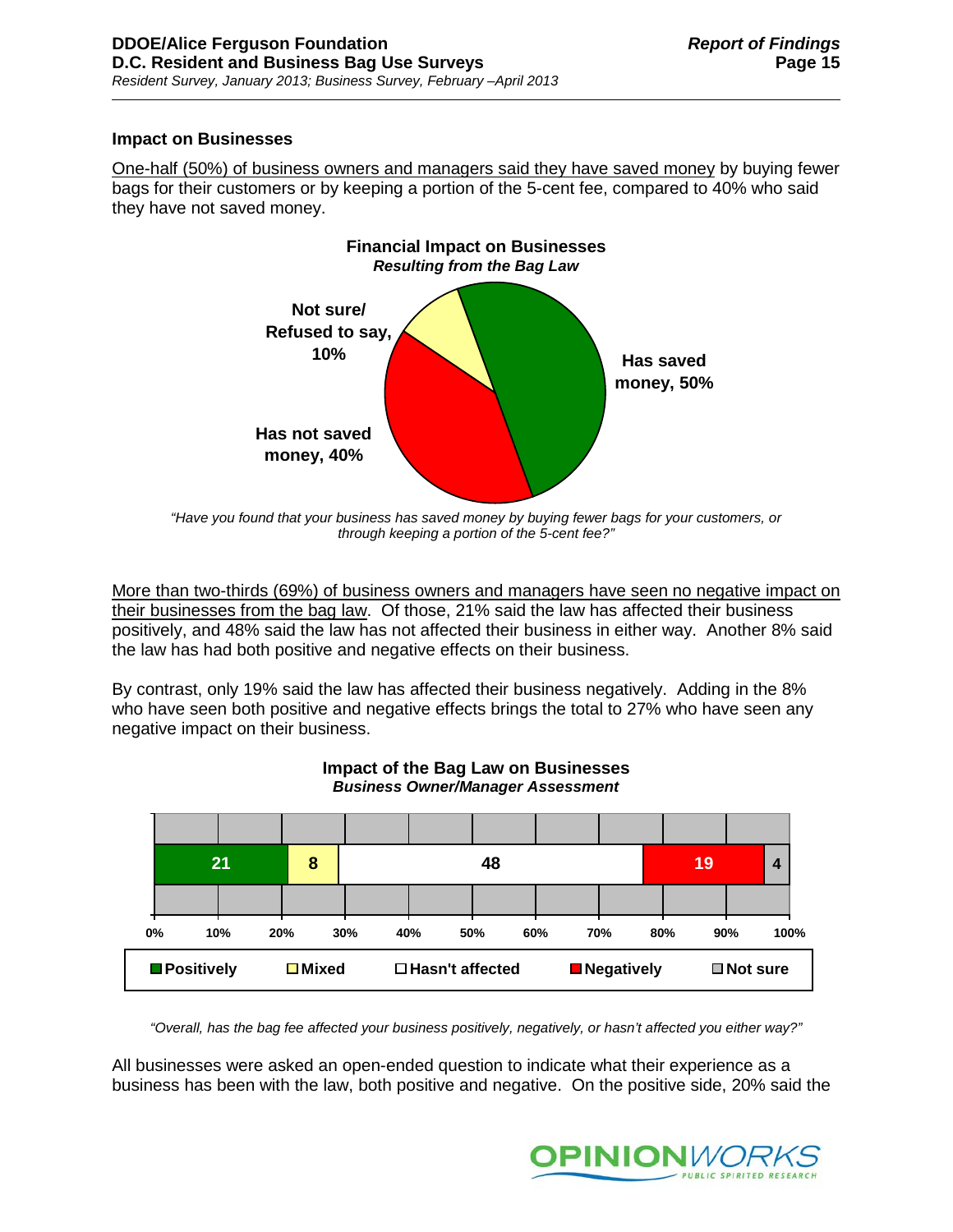business is spending less on bags, 19% said the law is good for the environment and is reducing litter and trash, and 14% cited positive customer attitudes.

Nearly half (48%) of those who have seen negative impacts talked about customer complaints, the leading response by far. Nine percent mentioned some discomfort personally or on behalf of the business with the fee, and 8% felt that there was some customer confusion or lack of information about the law.

### **Business Assessment of the Positives and Negatives of the Bag Law** *Open-ended Question; Categorized Responses*

### **Positives**

### **Negatives**

| The fee is bad for our business, or I don't like having to ask customers for fee. 9%                                                                                                                                            |  |
|---------------------------------------------------------------------------------------------------------------------------------------------------------------------------------------------------------------------------------|--|
| Customers not aware of bag law, confused about law's purpose5%                                                                                                                                                                  |  |
| Customers think our business is charging fee rather than D.C. 3%                                                                                                                                                                |  |
|                                                                                                                                                                                                                                 |  |
|                                                                                                                                                                                                                                 |  |
| $\sim$ 2008 . The contract of the contract of the contract of the contract of the contract of the contract of the contract of the contract of the contract of the contract of the contract of the contract of the contract of t |  |

*"What has been your experience as a {business/organization} with the 5-cent bag fee, both positive and negative?" (Open-ended)*

### **Understanding of the Law**

Sixty percent (60%) of businesses were aware of a requirement to print a recycling message on disposable bags, while 40% were not. Only 7% said they were bothered by the requirement.



### **Requirement to Print a Recycling Message on the Bags** *Awareness and Attitude among Business Owners/Managers*

*"Are you aware of any special requirements in the bag law about printing a recycling message on your bags?" (If aware): "Does that requirement bother you or not bother you?"*

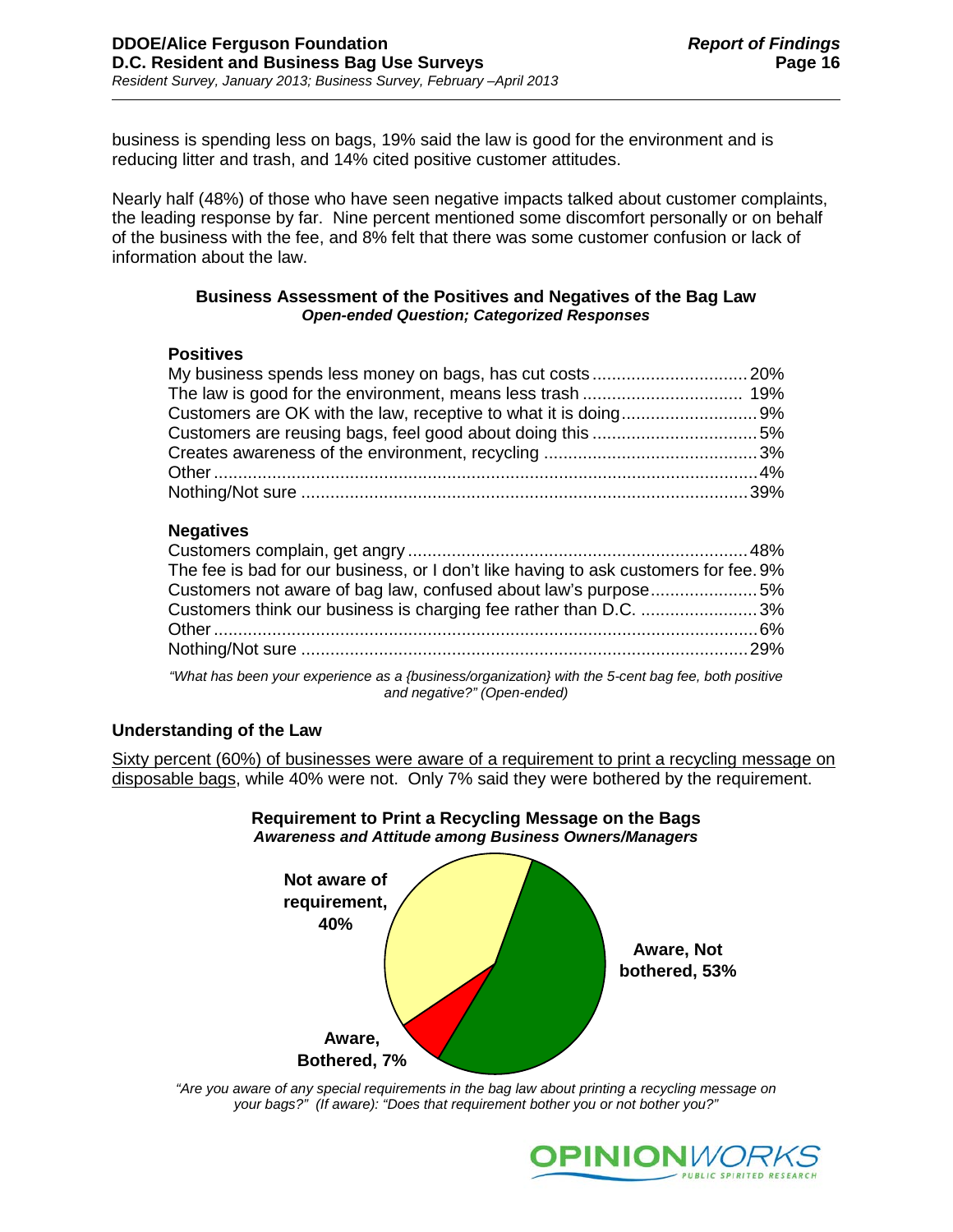Three-quarters (78%) could articulate a purpose for the disposable bag law. Most of those (63%) tied the bag law directly to river clean-up, and most others mentioned a general environmental purpose. The responses have been categorized below.

### **Business Understanding of the Purpose of the Bag Law** *Open-ended Question; Categorized Responses*

*"Are you aware of any specific purpose for the bag law?" (If necessary): "What is that purpose?" (Open-ended)* 

These responses indicate much stronger awareness of the bag law's environmental purpose compared to the residential community, where only 35% made a connection to the Anacostia River or another environmental benefit.

# **Strong Owner and Manager Support for the Bag Law**

Businesspeople are personally supportive of the law, with 63% saying they support it, and only 8% saying they are bothered by it. About one-quarter (27%) said they have no feelings about the law either way. This level of personal support among businesspeople surpasses the level of support among District residents, where 53% supported the law and 16% were bothered by it.



*"Do you personally support the law, are you bothered by the law, or do you have no feelings about it either way?"*

About one-half of businesspeople said there was something specific the District Government could do to help them implement the bag law. As illustrated below, the largest number of comments were related to promoting the law, its purpose, and its benefits more widely.